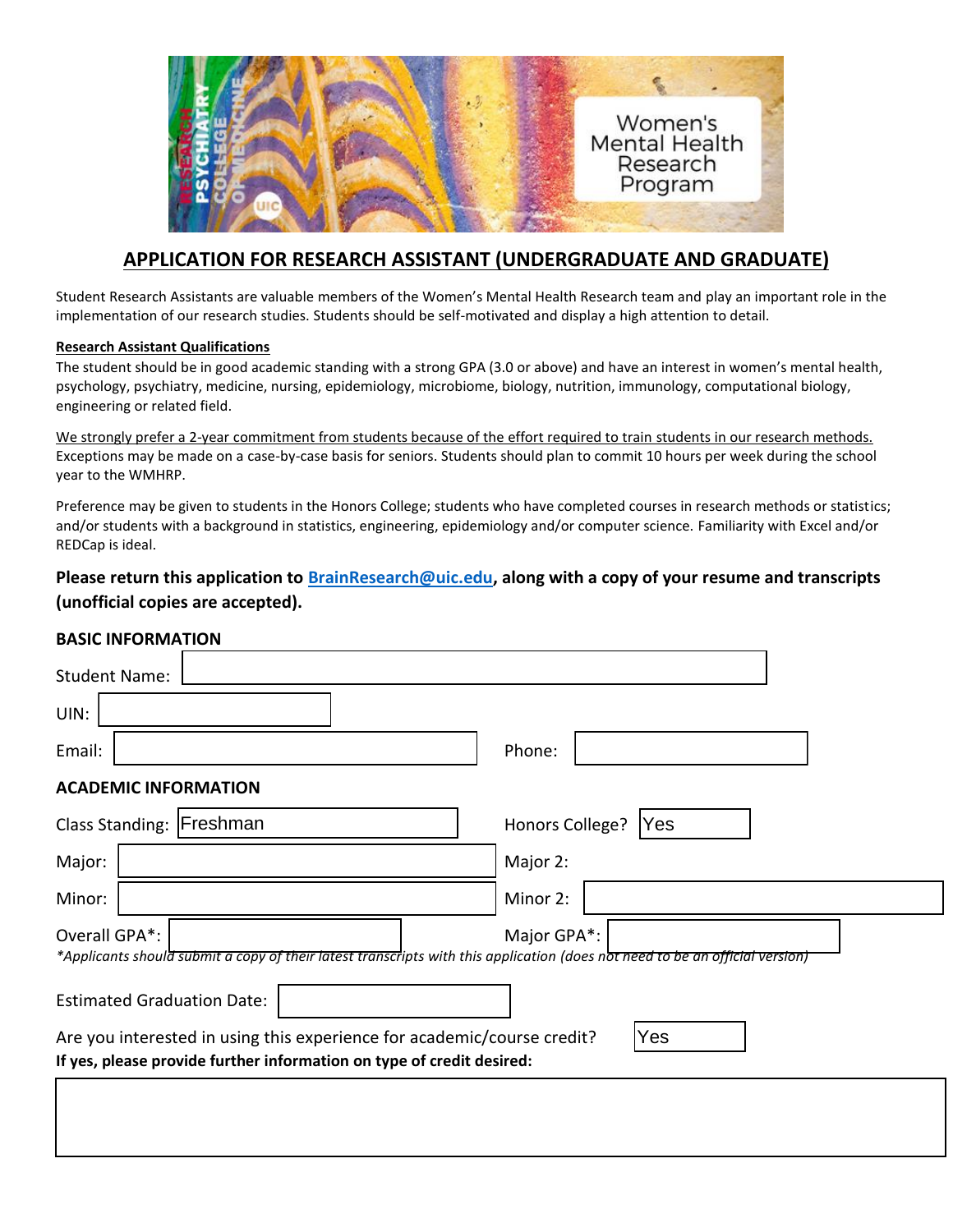| Have you taken any Introduction to Research or Research Methods courses?  Yes |  |  |
|-------------------------------------------------------------------------------|--|--|
| If yes, please provide further information on course experience:              |  |  |

| Are you eligible for Federal Work Study? $\overline{Y_{\text{ES}}}$                               |            |  |
|---------------------------------------------------------------------------------------------------|------------|--|
| If offered a position in the WMHRP, when would you be able to start?                              |            |  |
| Would you be able to commit to 2 years as an RA with the WMHRP?                                   | <b>Yes</b> |  |
| Are you able to dedicate 10 hours per week to the WMHRP?                                          | 'Yes       |  |
| Please provide the days of the week and times that you would be able to schedule shifts in WMHRP. |            |  |

**Please note, all shifts should be a minimum of 2 hours. Available times are M-F, 7:30AM – 6:00PM.**

**Please provide a brief personal statement describing yourself, your academic and research interests, and any professional and/or career goals you may have. If you have not yet declared a major, tell us which fields you are considering and what factors could play a role in your final decision.** 

**Why did you select the Women's Mental Health Research Program?** 

**Please describe the skills and talents you would bring to our team. Describe your strengths and weaknesses, especially as they apply to working in a group and/or academic setting.**